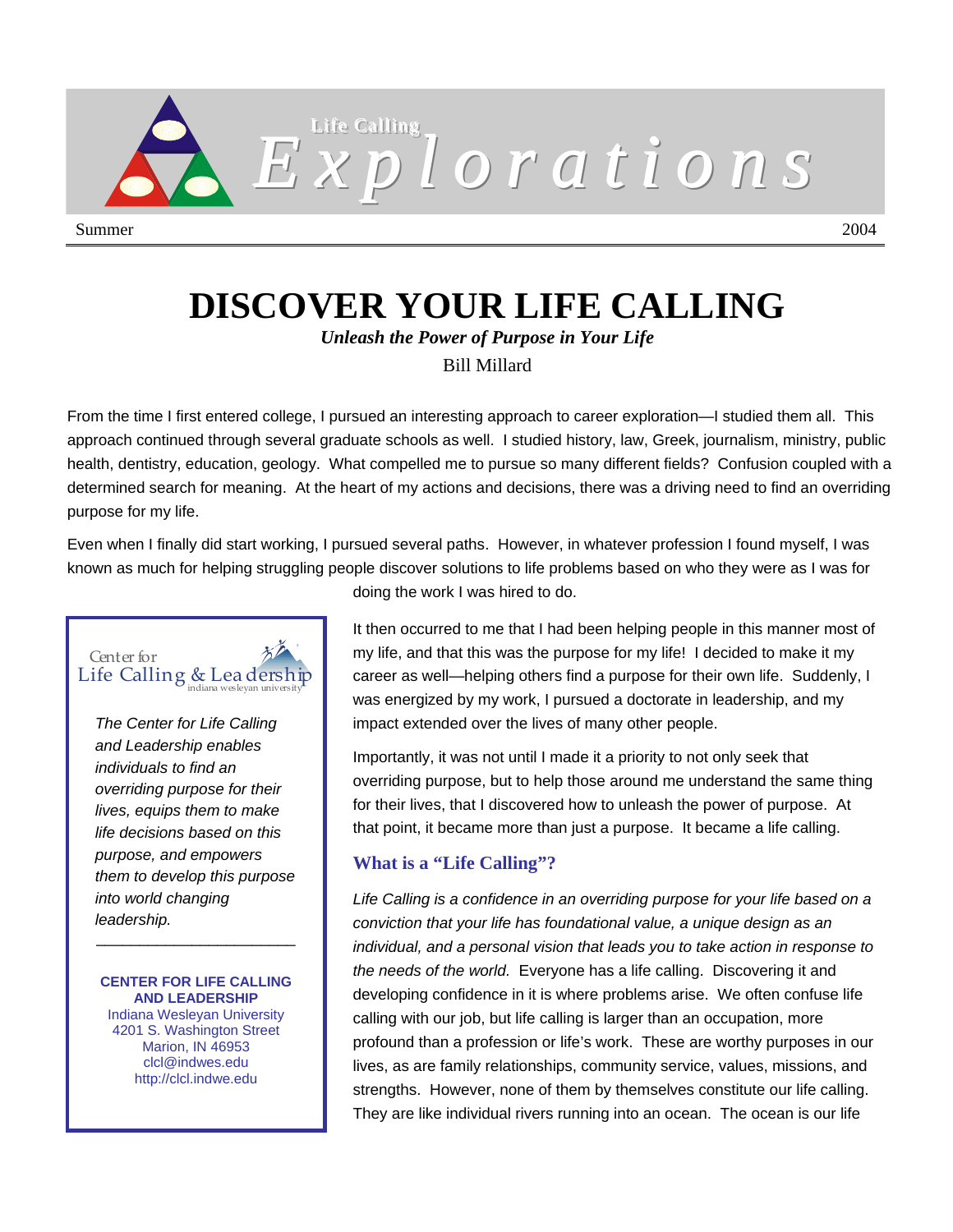calling—where all the various purposes for our lives come together. My pursuit of a life calling through relationships and circumstances was life-changing, both for me and those around me.

As this occurred, I concluded that for purpose to be unleashed at a level that propels us toward a life calling, it must overcome four major barriers.

First, for purpose to be unleashed at a level great enough to gain life calling status, it must become strong enough to overcome the selfishness of indifference. Most of us search for our life's purposes in the context of "it's all about me." But when we invest time and resources into helping others discover their life calling, our own life calling is better developed and discovered through examination of who we help and how. There is an inward and outward focus that must be pursued to discover our life calling.

Second, for purpose to be unleashed at a level great enough to gain life calling status, it must become strong enough to overcome the comfort of complacency. It always seems easier not to do anything, but doing nothing leads to nothing. When we take action, we plant the first seed of achievement.

The discovery of our life calling requires us to be active explorers, not passive bystanders.

Third, for purpose to be unleashed at a level great enough to gain life calling status, it must become strong enough to overcome the fear of failure. Most of us fear failure. So we decide not to approach any

significant challenges to avoid the opportunity for failure. The problem is that when we do this, we guarantee that we will never achieve anything significant. Most achievements come along with many failures. Thomas Edison had far more failed inventions than he did successful ones. But he is remembered for his successful ones. If we hope to discover our life calling, we must be willing to take risks.

Fourth, for purpose to be unleashed at a level great enough to gain life calling status, it must become strong enough to overcome the avoidance of pain. Achievement always includes an element of change. indicators of change and are nearly always encountered along the path Discomfort and pain are noticeable to achievement. If pain is always

avoided, then gain likely will be as well. In fact, it is when we face the painful circumstances of our lives that we often discover the clearest picture of our life calling. If we hope to discover our life calling, we must be willing to change.

When the various purposes in our lives combine into a life calling, an overriding and consistent context develops that motivates and guides a lifetime of endeavors and decisions. Until that happens, we will never overcome these four barriers.

## **Life Calling Model**

The discovery of our life calling emerges from exploration of three crucial life dimensions: foundational values, unique design, and personal mission. This is illustrated in the diagram below.



Copyright C 2004 Bill Millard<br>All rights reserved.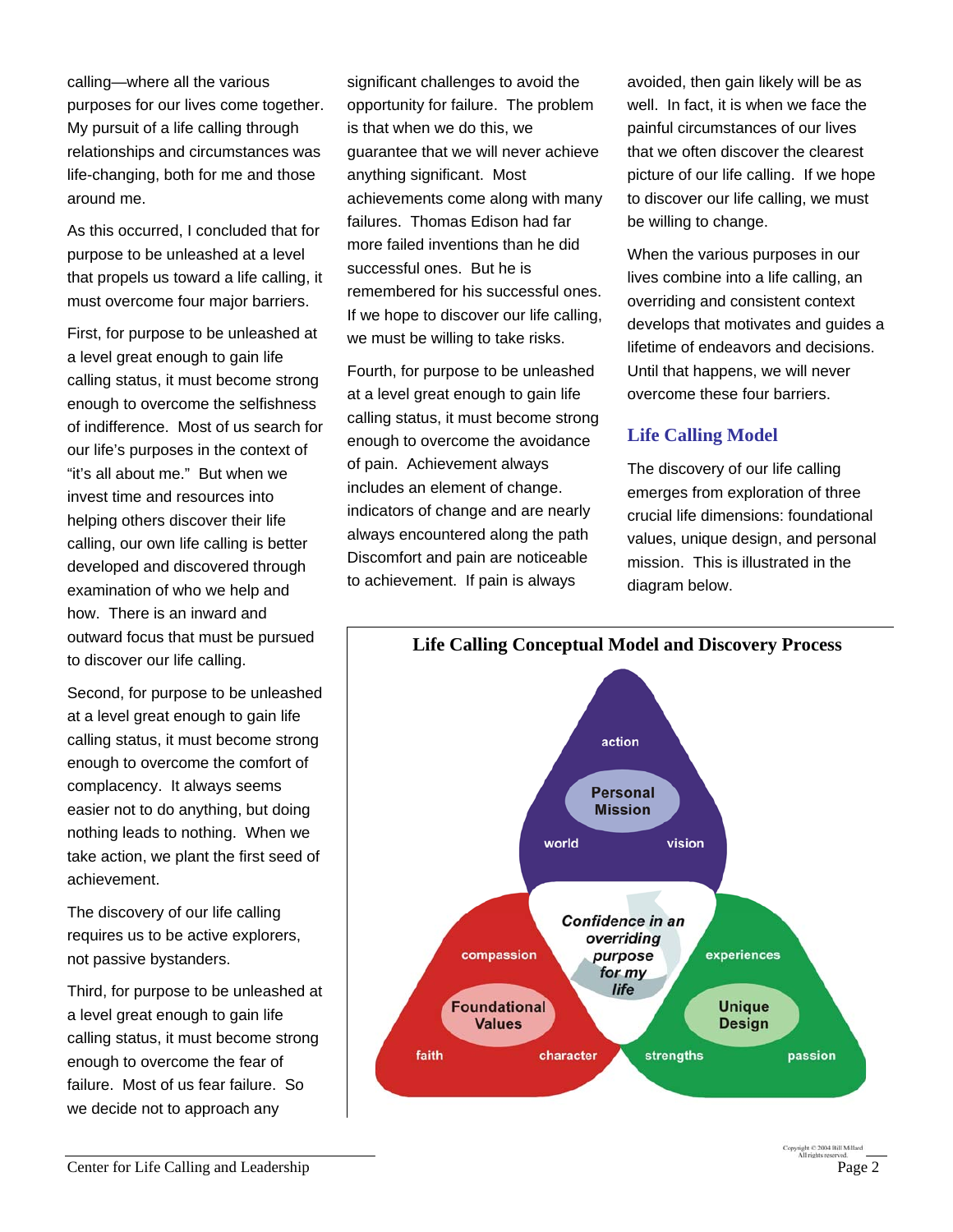The arrow in the model indicates that the discovery of our life calling starts with establishing foundational values in our lives. We must then examine our unique design, which gives us distinctiveness compared to others. Only then can we formulate our values and design into a personal mission to make the world a better place.

#### *Foundational Values*

At the core of each person's life, there exists a set of foundational values the person holds about reality, themselves, and others.

*Faith* forms the first foundational value. We value the reality of a universe that comes from an intelligent design. We see ourselves as an intentional and meaningful part of this universe, placed in it by a power greater than ourselves who gives us our life calling. A call presupposes a

caller, and this reality is what motivates us to search for our life calling. Without that reality, there would be no source of

overriding purpose and no reason to search for a life calling.

*Character* forms the second foundational value. We value ourselves as individuals within the greater scheme of the universe. Character implies that we do not merely subscribe to the concept of faith in a higher power, but that we take moral and ethical actions in our lives congruent with the faith we have developed.

*Compassion* forms the third foundational value. We value others around us in a spirit of community. Compassion implies that our actions of character are carried out with a sense of responsibility to others. Ultimate meaning is found not in selfcenteredness but in communityconnectedness with a deep awareness of and sympathy for the condition of others.

Faith leads to character and character gives rise to compassion. This foundation based on values permeates all other aspects of our lives.

#### *Unique Design*

Foundational values may have universal application, but they have individual expression as they are conveyed through our unique design. This unique design can best be observed in the *strengths, passions,* and *experiences* that make each of us distinct individuals.

Our *strengths* form the first element in our unique design. They are found in five important areas of our lives: 1) spiritual strengths, 2) psychological strengths, 3) intellectual strengths, 4) emotional strengths, and 5) physical strengths. Within each of these areas, these strengths take shape first from the gifts that are inherent in our lives, second from the knowledge we acquire, and third from the skills that we develop.

The *passions* we have for life form the second element in our unique design. A good place to start exploring for our passions is by simply asking the question, "What would I do if I had no limitations?" Our answers reveal a great deal

about who we are and yield important information about where we can be most effective. Passions are those things we desire intensely. More than just interests, they burn within our heart and often drive the actions or paths we take.

*Experience* forms the third element in our unique design. Our strengths and passions are fundamental to our unique design, but these are molded and reshaped by our life experiences. As an example—coal, graphite, and diamonds are all elemental carbon, yet they end up with very different properties and uses, depending on how much heat and pressure the carbon has experienced and how long the process lasts. Similarly, our strengths and passions develop in a distinct pattern based upon our unique experiences—whether these experiences are triumphs with rewards or mistakes with consequences.

Early in my life others observed that one of my strengths was the ability to influence those around me. Many of my teachers saw this as a problem. My mother, however, saw it as a potentially valuable asset that just needed shaping. Her inspiration gave rise to my passion of encouraging others to discover their uniqueness and value. However, during the first part of my adult life, I kept pursuing roles that did not match my strengths and passion. I achieved a certain level of success, but I did not achieve a great deal of satisfaction, and the impact of my life calling remained minimal. This time was not lost. These experiences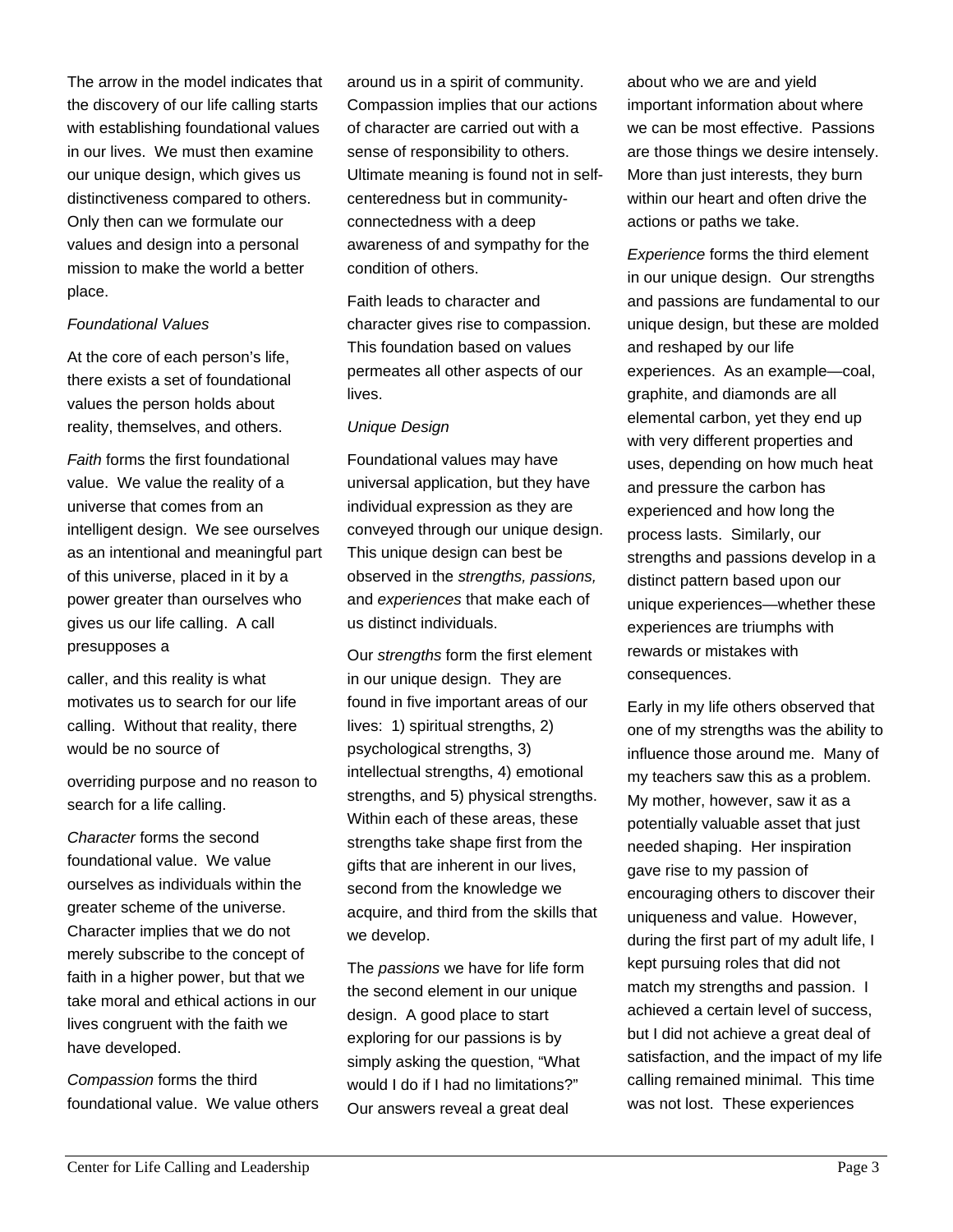provided the shaping that my mother envisioned. In the end, a unique design revealed itself and personal worth emerged.

## *Personal Mission*

Our foundational values and unique design set the stage that enables us to discover a personal mission in life. This takes place as we interact with the *world*, formulate a *vision* in response to specific people and needs we observe, and then take *action* of personal leadership to bring about positive change.

Personal mission starts with our reaction to the *world*. Life calling entails relationships of service within community. Throughout the world we encounter different types of people and situations with various needs. It is impossible for any one individual to respond to all types of people, situations, and needs. Yet we are called to serve others.

To successfully identify a personal mission, we need the freedom to respond in a focused manner to certain people, situations, and needs. To what types of people do we find ourselves most often drawn? Mother Teresa was drawn to people in other nations, while Martin Luther King, Jr. was drawn to people in his own nation. Leonard Davis and Ethel Percy Andrus responded to older people and founded the AARP. George Williams felt drawn to teenagers and created the YMCA. Fred Rogers had a heart for young children and started a television program to entertain and educate them.

Once we identify the people to whom we feel called, we need to ask: What kinds of needs touch us the most? Are they economic needs? Spiritual needs? Social needs? Educational needs? Health needs? Environmental needs? Political needs? Needs of justice? Our response to these questions will provide a focus to how we respond to people.

The second element in our personal mission emerges as we begin to formulate a *vision* for a better future in response to the people and needs to which we are drawn. What will that future we envision look like? Martin Luther King saw a world where children of all races and creeds could hold hands in harmony and be free. How will our vision change the world for the better? Mother Teresa had the vision that living in the poorest, most diseaseridden slum of Calcutta to care for the sick and the needy would help improve their condition.

Finally, as the vision becomes clear, we take *action* to carry out the vision in personal leadership. This does not have to be an official, recognized position. Leadership more often results from actions that impact the world with a positive influence in connection and collaboration with others. That's precisely what happened with each of the individuals mentioned previously.

The development of a personal mission often takes a long time. For me it happened when I was nearly forty. I found myself drawn to people who were confused about what to do

with their lives. I began to develop a vision of organizations where people discovered their unique purpose in life and where the leaders valued and made use of their unique people**.**  Then I took actions in my life that allowed me to make this vision a reality. Sometimes I have been able to do this as part of my job, and at other times, I have had to resort to accomplishing this in volunteer service. In either case, it has become my personal mission and guides the decisions and actions of my life.

## **Life Calling Discovery Process**

These three dimensions of life calling—foundational values, unique design, and personal mission—are not isolated from each other. Instead, they are interactive and integrated starting with foundational values and following a sequence, as indicated by the arrow in the model. Our foundational values inspire the inward search for unique design, while the inward search for unique design manifests the values we hold. The foundational values we hold and the unique design we possess motivate and define the outward response through personal mission, while the personal mission fulfills the foundational values we hold and the unique design we possess.

We encounter the dimensions of life calling in constantly reoccurring cycles. As each cycle takes place, we develop tools that help us explore more effectively each dimension. The value of this is best illustrated when painful circumstances occur. At that point, we are faced with a